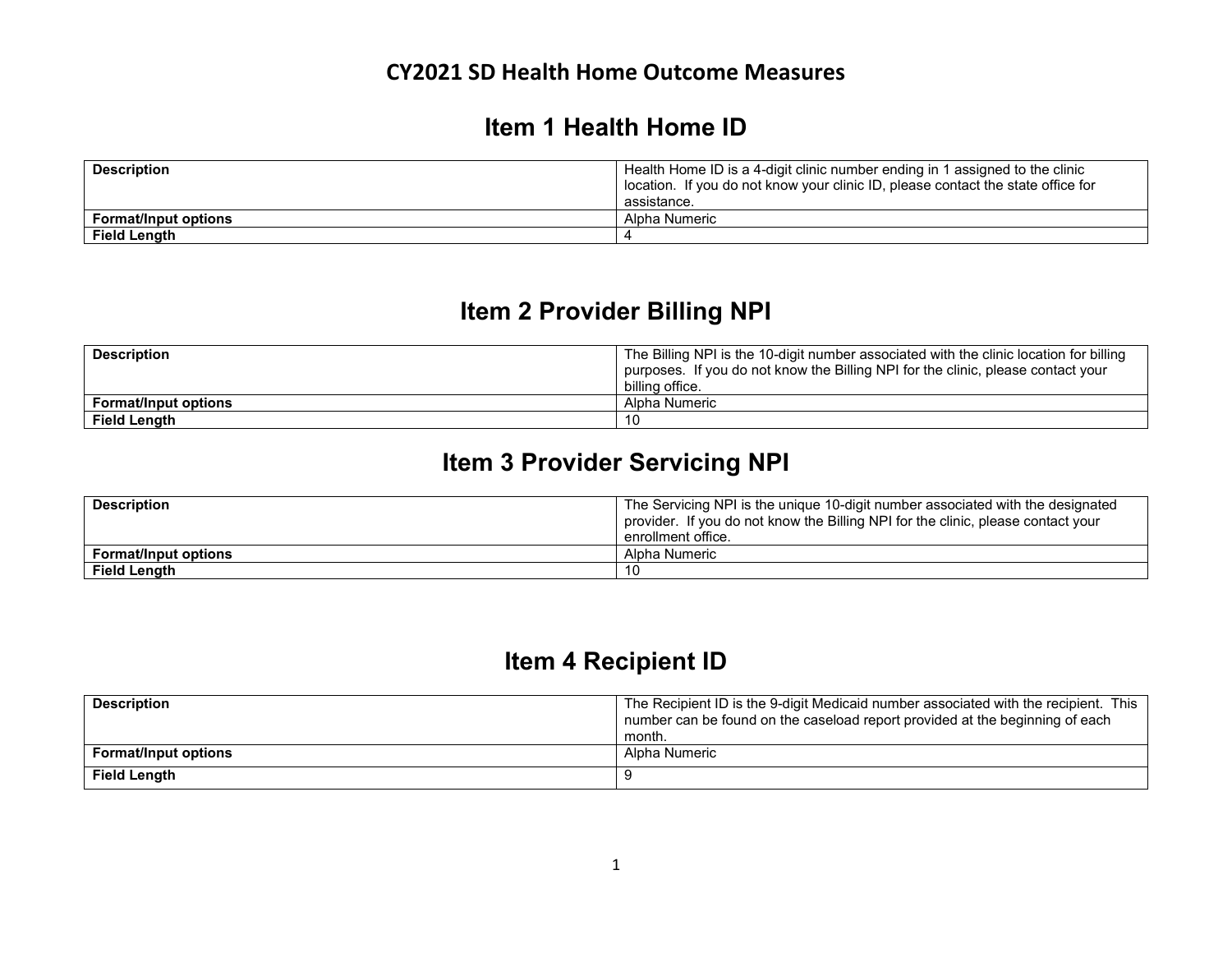| ∍Item 5 Depression Screening Measure – Screen Completed |  |
|---------------------------------------------------------|--|
|---------------------------------------------------------|--|

| <b>Description</b>          | The percentage of recipients age 12 and older who were screened for clinical<br>depression using a standardized depression screening tool and, if positive, a<br>follow-up plan is documented on the date of the positive screen within the last 12<br>months. (See Appendix C for what makes these a positive Depression Screen for<br>each of these tools.)<br>Adolescent Screening Tools: (ages 12 to 17): could include but are not limited to<br>the following<br>Patient Health Questionnaire for Adolescents (PHQ-A),<br>$\bullet$<br>Beck Depression Inventory-Primary Care Version (BDI-PC),<br>Mood Feeling Questionnaire,<br>Center for Epidemiologic Studies Depression Scale (CES-D)<br>PRIME MD-PHQ2.<br>Adult Screening Tools (age 18 and older) could include but are not limited to the<br>following:<br>Patient Health Questionnaire (PHQ9),<br>$\bullet$<br>Beck Depression Inventory (BDI or BDI-II),<br>Center for Epidemiologic Studies Depression Scale (CES-D),<br>Depression Scale (DEPS),<br>Duke Anxiety-Depression Scale (DADS),<br>Geriatric Depression Scale (SDS),<br>Cornell Scale Screening and<br>PRIME MD-PHQ2. |
|-----------------------------|----------------------------------------------------------------------------------------------------------------------------------------------------------------------------------------------------------------------------------------------------------------------------------------------------------------------------------------------------------------------------------------------------------------------------------------------------------------------------------------------------------------------------------------------------------------------------------------------------------------------------------------------------------------------------------------------------------------------------------------------------------------------------------------------------------------------------------------------------------------------------------------------------------------------------------------------------------------------------------------------------------------------------------------------------------------------------------------------------------------------------------------------------|
| <b>Measurement Period</b>   | Defined reporting period and six months prior                                                                                                                                                                                                                                                                                                                                                                                                                                                                                                                                                                                                                                                                                                                                                                                                                                                                                                                                                                                                                                                                                                      |
| <b>Numerator</b>            | Select an input option for each recipient in the denominator who during the<br>measurement period was screened for clinical depression on the date of the<br>encounter                                                                                                                                                                                                                                                                                                                                                                                                                                                                                                                                                                                                                                                                                                                                                                                                                                                                                                                                                                             |
| <b>Denominator</b>          | All recipients age 12 or older who during the measurement period had an<br>outpatient visit. (see CMS specified encounter codes for Depression in the<br>Appendix B)                                                                                                                                                                                                                                                                                                                                                                                                                                                                                                                                                                                                                                                                                                                                                                                                                                                                                                                                                                               |
| <b>Format/Input options</b> | Alpha Numeric/ Y=Yes, N=No, A = Not applicable, R=refused                                                                                                                                                                                                                                                                                                                                                                                                                                                                                                                                                                                                                                                                                                                                                                                                                                                                                                                                                                                                                                                                                          |
| <b>Allowable Exclusions</b> | Patient refuses to participate; recipients under the age of 12; Patient is in an urgent<br>or emergent situation where time is of the essence and to delay treatment would<br>jeopardize the patient's health status; Situations where the patient's functional<br>capacity or motivation to improve may impact the accuracy of results of nationally<br>recognized standardized depression assessment tools. For example: certain court-<br>appointed cases or cases of delirium. Patient has an active diagnosis of<br>depression or bipolar disorder                                                                                                                                                                                                                                                                                                                                                                                                                                                                                                                                                                                            |
| <b>Field Length</b>         |                                                                                                                                                                                                                                                                                                                                                                                                                                                                                                                                                                                                                                                                                                                                                                                                                                                                                                                                                                                                                                                                                                                                                    |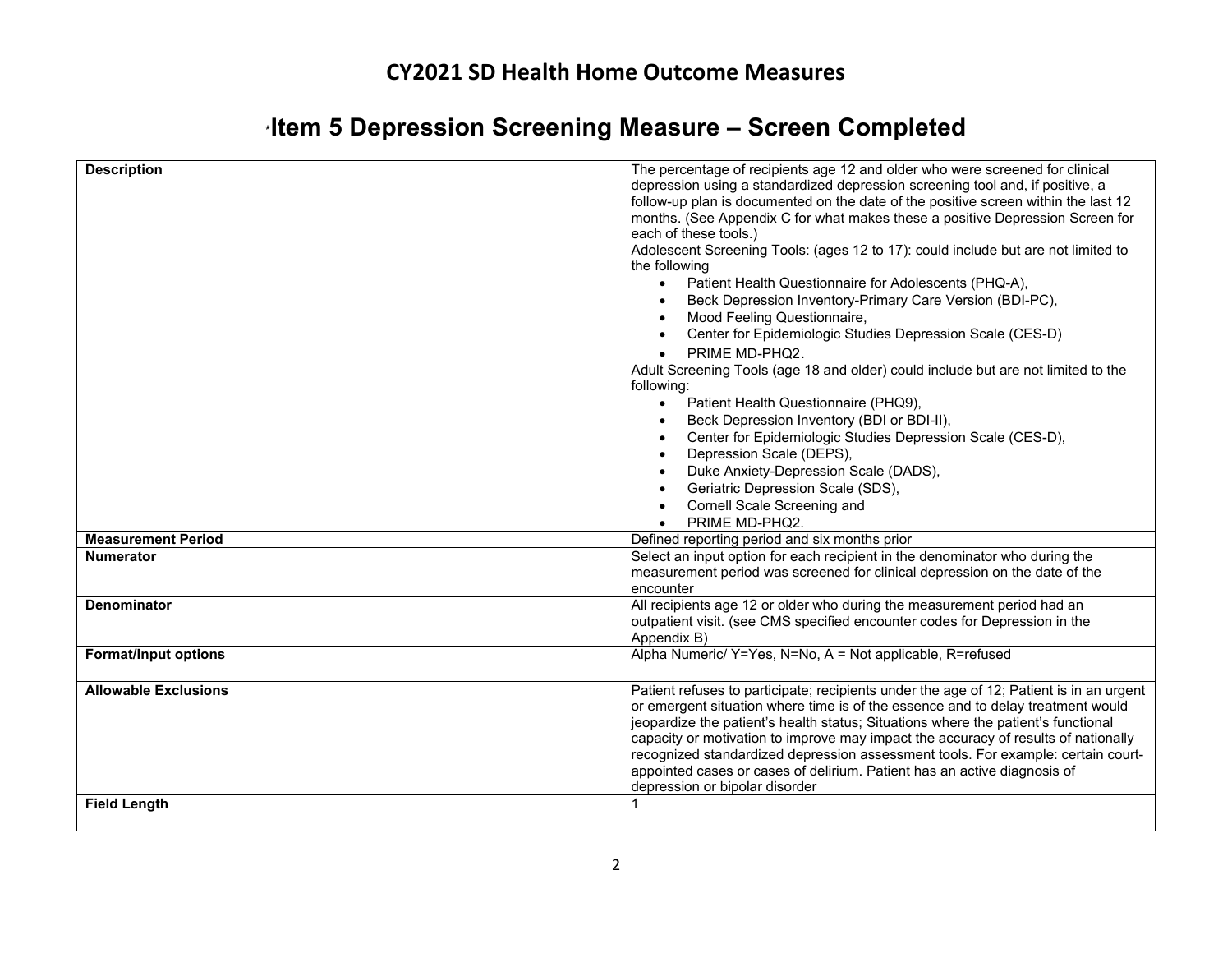| <b>Description</b>                                 | The percentage of recipients age 12 and older who were screened for clinical<br>depression using a standardized depression screening tool and, if positive, a<br>follow-up plan is documented on the date of the positive screen within the last 12<br>months. (See Appendix C for what makes these a positive Depression Screen for<br>each of these tools.)<br>Adolescent Screening Tools: (ages 12 to 17): could include but are not limited to<br>the following<br>Patient Health Questionnaire for Adolescents (PHQ-A),<br>$\bullet$<br>Beck Depression Inventory-Primary Care Version (BDI-PC),<br>Mood Feeling Questionnaire,<br>Center for Epidemiologic Studies Depression Scale (CES-D)<br>PRIME MD-PHQ2.<br>Adult Screening Tools (age 18 and older) could include but are not limited to the<br>following:<br>Patient Health Questionnaire (PHQ9),<br>$\bullet$<br>Beck Depression Inventory (BDI or BDI-II),<br>Center for Epidemiologic Studies Depression Scale (CES-D),<br>Depression Scale (DEPS),<br>Duke Anxiety-Depression Scale (DADS),<br>Geriatric Depression Scale (SDS),<br>Cornell Scale Screening and<br>PRIME MD-PHQ2. |
|----------------------------------------------------|----------------------------------------------------------------------------------------------------------------------------------------------------------------------------------------------------------------------------------------------------------------------------------------------------------------------------------------------------------------------------------------------------------------------------------------------------------------------------------------------------------------------------------------------------------------------------------------------------------------------------------------------------------------------------------------------------------------------------------------------------------------------------------------------------------------------------------------------------------------------------------------------------------------------------------------------------------------------------------------------------------------------------------------------------------------------------------------------------------------------------------------------------|
| <b>Measurement Period</b>                          | Defined reporting period and six months prior                                                                                                                                                                                                                                                                                                                                                                                                                                                                                                                                                                                                                                                                                                                                                                                                                                                                                                                                                                                                                                                                                                      |
| <b>Numerator</b>                                   | Select an input option for each recipient in the denominator who during the                                                                                                                                                                                                                                                                                                                                                                                                                                                                                                                                                                                                                                                                                                                                                                                                                                                                                                                                                                                                                                                                        |
|                                                    | measurement period who had a positive depression screen.                                                                                                                                                                                                                                                                                                                                                                                                                                                                                                                                                                                                                                                                                                                                                                                                                                                                                                                                                                                                                                                                                           |
| <b>Denominator</b>                                 | Those patients with a "Y" as found in Item 5                                                                                                                                                                                                                                                                                                                                                                                                                                                                                                                                                                                                                                                                                                                                                                                                                                                                                                                                                                                                                                                                                                       |
| <b>Format/Input options</b>                        | Alpha Numeric/ Y=Yes, N=No, A= Not applicable                                                                                                                                                                                                                                                                                                                                                                                                                                                                                                                                                                                                                                                                                                                                                                                                                                                                                                                                                                                                                                                                                                      |
| <b>Allowable Exclusions</b><br><b>Field Length</b> | Patient refuses to participate; recipients under the age of 12; Patient is in an urgent<br>or emergent situation where time is of the essence and to delay treatment would<br>jeopardize the patient's health status; Situations where the patient's functional<br>capacity or motivation to improve may impact the accuracy of results of nationally<br>recognized standardized depression assessment tools. For example: certain court-<br>appointed cases or cases of delirium. Patient has an active diagnosis of<br>depression or bipolar disorder                                                                                                                                                                                                                                                                                                                                                                                                                                                                                                                                                                                            |
|                                                    |                                                                                                                                                                                                                                                                                                                                                                                                                                                                                                                                                                                                                                                                                                                                                                                                                                                                                                                                                                                                                                                                                                                                                    |

# **Item 6 Depression Screening Measure – Positive Screen**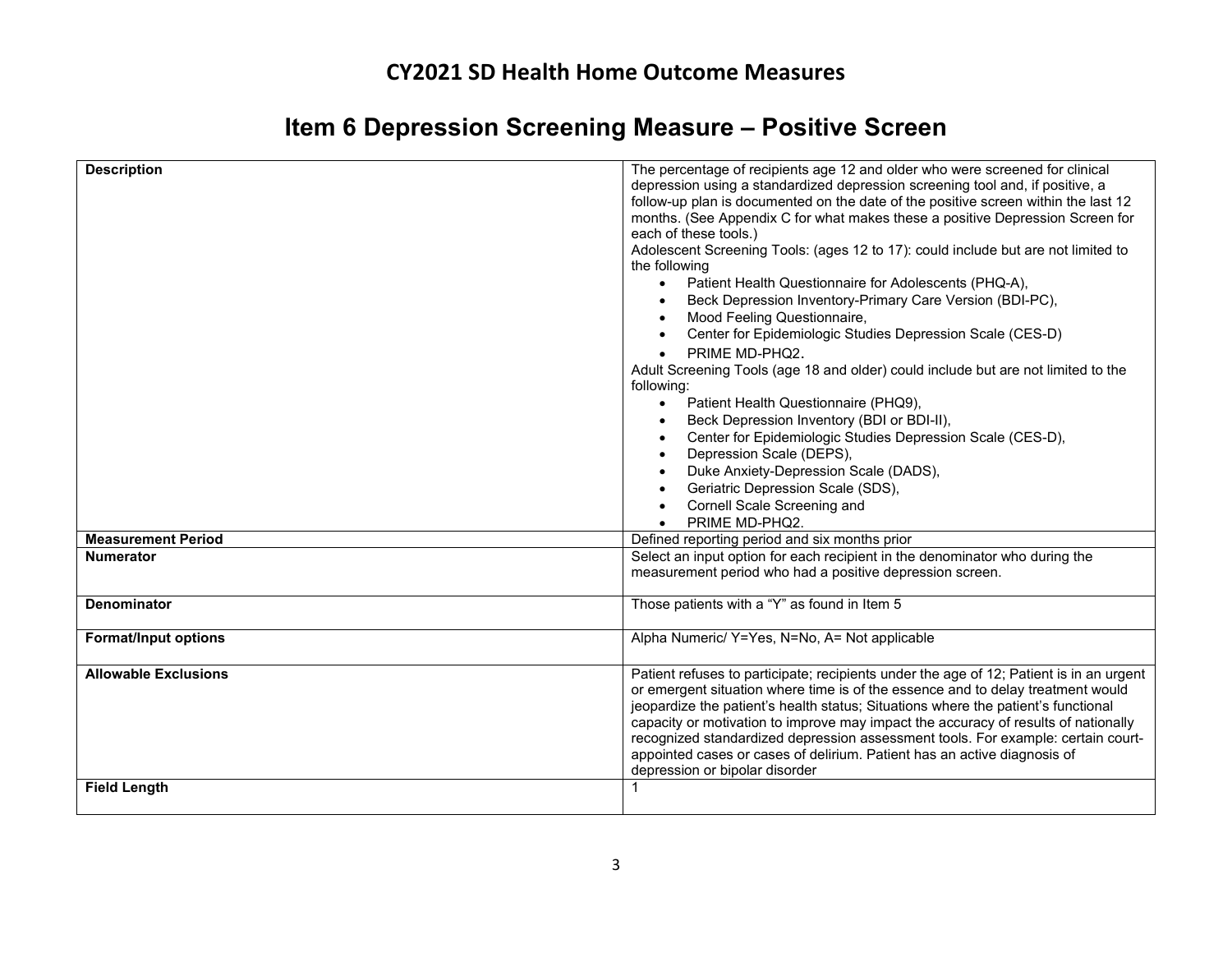# **Item 7 Depression Screening Measure – Follow-up Plan Documented**

| <b>Description</b>          | The percentage of recipients age 12 and older who were screened for clinical<br>depression using a standardized depression screening tool and, if positive, a<br>follow-up plan is documented on the date of the positive screen within the last 12<br>months. (See Appendix C for what makes these a positive Depression Screen for<br>each of these tools.)<br>Adolescent Screening Tools: (ages 12 to 17): could include but are not limited to<br>the following<br>Patient Health Questionnaire for Adolescents (PHQ-A),<br>$\bullet$<br>Beck Depression Inventory-Primary Care Version (BDI-PC),<br>Mood Feeling Questionnaire,<br>$\bullet$<br>Center for Epidemiologic Studies Depression Scale (CES-D)<br>PRIME MD-PHQ2.<br>$\bullet$<br>Adult Screening Tools (age 18 and older) could include but are not limited to the<br>following:<br>Patient Health Questionnaire (PHQ9),<br>$\bullet$<br>Beck Depression Inventory (BDI or BDI-II),<br>Center for Epidemiologic Studies Depression Scale (CES-D),<br>Depression Scale (DEPS),<br>Duke Anxiety-Depression Scale (DADS),<br>Geriatric Depression Scale (SDS),<br>Cornell Scale Screening and<br>PRIME MD-PHQ2. |
|-----------------------------|------------------------------------------------------------------------------------------------------------------------------------------------------------------------------------------------------------------------------------------------------------------------------------------------------------------------------------------------------------------------------------------------------------------------------------------------------------------------------------------------------------------------------------------------------------------------------------------------------------------------------------------------------------------------------------------------------------------------------------------------------------------------------------------------------------------------------------------------------------------------------------------------------------------------------------------------------------------------------------------------------------------------------------------------------------------------------------------------------------------------------------------------------------------------------|
| <b>Measurement Period</b>   | Defined reporting period and period and six months prior                                                                                                                                                                                                                                                                                                                                                                                                                                                                                                                                                                                                                                                                                                                                                                                                                                                                                                                                                                                                                                                                                                                     |
| Numerator                   | Select an input option for each recipient in the denominator who during the<br>measurement period who had follow-plan documented on the date of the positive<br>screen                                                                                                                                                                                                                                                                                                                                                                                                                                                                                                                                                                                                                                                                                                                                                                                                                                                                                                                                                                                                       |
| <b>Denominator</b>          | Those patients with a $\frac{1}{4}$ as found in Item 6                                                                                                                                                                                                                                                                                                                                                                                                                                                                                                                                                                                                                                                                                                                                                                                                                                                                                                                                                                                                                                                                                                                       |
| <b>Format/Input options</b> | Alpha Numeric/ Y=Yes, N=No, A= Not applicable                                                                                                                                                                                                                                                                                                                                                                                                                                                                                                                                                                                                                                                                                                                                                                                                                                                                                                                                                                                                                                                                                                                                |
| <b>Allowable Exclusions</b> | Patient refuses to participate; recipients under the age of 12; Patient is in an urgent<br>or emergent situation where time is of the essence and to delay treatment would<br>jeopardize the patient's health status; Situations where the patient's functional<br>capacity or motivation to improve may impact the accuracy of results of nationally<br>recognized standardized depression assessment tools. For example: certain court-<br>appointed cases or cases of delirium. Patient has an active diagnosis of<br>depression or bipolar disorder                                                                                                                                                                                                                                                                                                                                                                                                                                                                                                                                                                                                                      |
| <b>Field Length</b>         |                                                                                                                                                                                                                                                                                                                                                                                                                                                                                                                                                                                                                                                                                                                                                                                                                                                                                                                                                                                                                                                                                                                                                                              |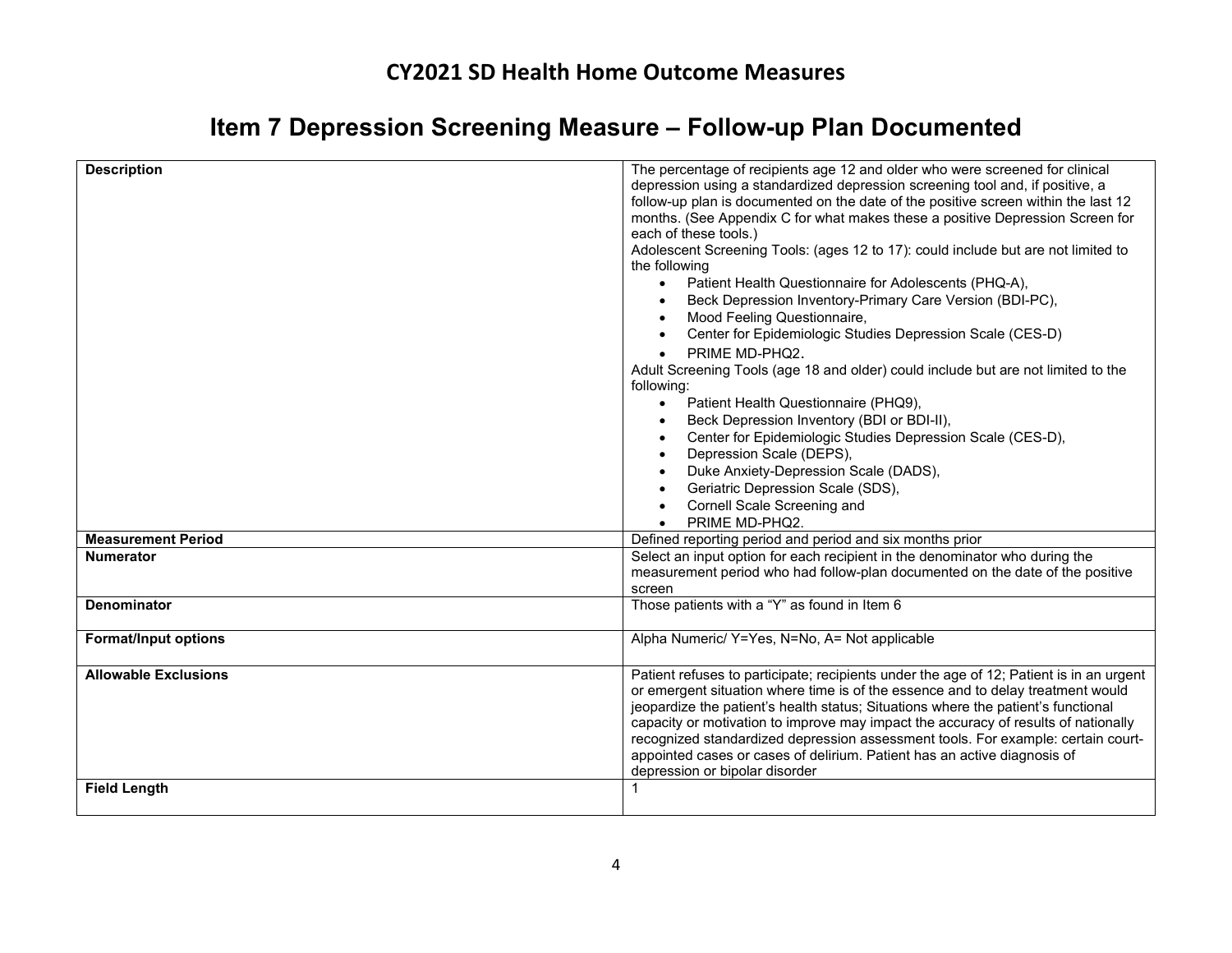# **\*Item 8 Obesity Body Mass Index**

| <b>Description</b>          | <b>BMI:</b> Percentage of recipients age 6 - 74 years who had an outpatient visit and    |
|-----------------------------|------------------------------------------------------------------------------------------|
|                             | whom had their BMI documented during the last 12 months                                  |
| <b>Measurement Period</b>   | Defined reporting period and six months prior                                            |
| <b>Numerator</b>            | <b>BMI:</b> Select an input option for all recipients in the denominator to answer the   |
|                             | following question. Does the recipient have a documented BMI during the last 12          |
|                             | months?                                                                                  |
| <b>Denominator</b>          | <b>BMI:</b> PCP- recipients 6-74 years of age who had an outpatient visit (See Item 16). |
| Format/ Input options       | Alpha Numeric/ $Y = Yes$ , $N = No$ or $A = Not$ applicable                              |
| <b>Allowable Exclusions</b> | None                                                                                     |
| <b>Field Length</b>         |                                                                                          |

# **Item 9 Body Mass Index**

| <b>Description</b>          | Most recent Body Mass Index when a value of Y was entered for Item 8           |
|-----------------------------|--------------------------------------------------------------------------------|
| <b>Measurement Period</b>   | Defined reporting period and six months prior                                  |
| <b>Format/Input options</b> | Numeric with decimals/Enter the Body Mass Index. Number with one decimal point |
|                             | e.g. $8.1, 8.0, 12.2$ or $A = \text{not applicable}$                           |
| <b>Allowable Exclusions</b> | None                                                                           |
| <b>Field Length</b>         | -4.                                                                            |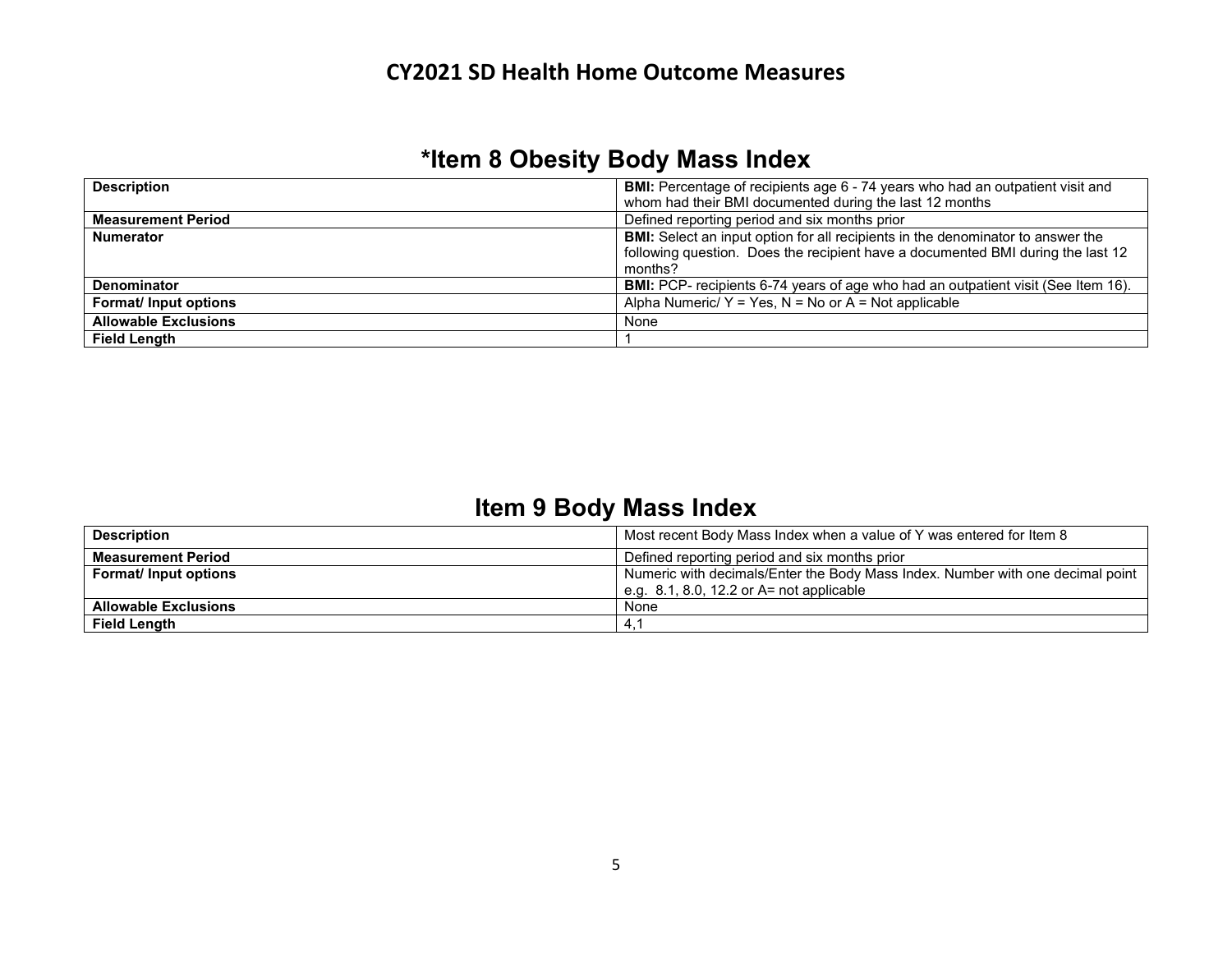# **Item 10 Breast Cancer Screening**

| <b>Description</b>          | Percentage of women age 50-75 who were up to date on their Breast Cancer             |
|-----------------------------|--------------------------------------------------------------------------------------|
|                             | Screening by use of a Mammogram or MRI.                                              |
| <b>Measurement Period</b>   | Defined reporting period and six months prior.                                       |
| <b>Numerator</b>            | Select an input option for all recipients in the denominator to answer the following |
|                             | question. Was the recipient up to date on their Breast Cancer Screening by use of    |
|                             | Mammogram or MRI?                                                                    |
| <b>Denominator</b>          | Women ages of 50-75                                                                  |
| <b>Format/Input options</b> | Alpha Numeric/ $Y = Yes$ , N=No, A = Not Applicable, R = Refused                     |
| <b>Allowable Exclusions</b> | Recipient outside the age range, Bilateral Mastectomy or two unilateral              |
|                             | Mastectomies.                                                                        |
| <b>Field Length</b>         |                                                                                      |

# **Item 11 Colorectal Screen**

| <b>Description</b>          | Percentage of recipients up to date on appropriate screenings for colorectal cancer  |
|-----------------------------|--------------------------------------------------------------------------------------|
|                             | (colonoscopy - every 10 years or a FIT/ sDNA-FIT/ iFOBT test - every year)           |
| <b>Measurement Period</b>   | Defined reporting period and six months prior.                                       |
| <b>Numerator</b>            | Select an input option for all recipients in the denominator to answer the following |
|                             | question. Was the recipient up to date with their colorectal cancer screenings.      |
| Denominator                 | Recipients between the ages of 50-75.                                                |
| <b>Format/Input options</b> | Alpha Numeric/ Y=Yes, N=No, A= Not applicable, R= Refused                            |
| <b>Allowable Exclusions</b> | Recipients outside of the age range. Colorectal cancer, total colectomy              |
| <b>Field Length</b>         |                                                                                      |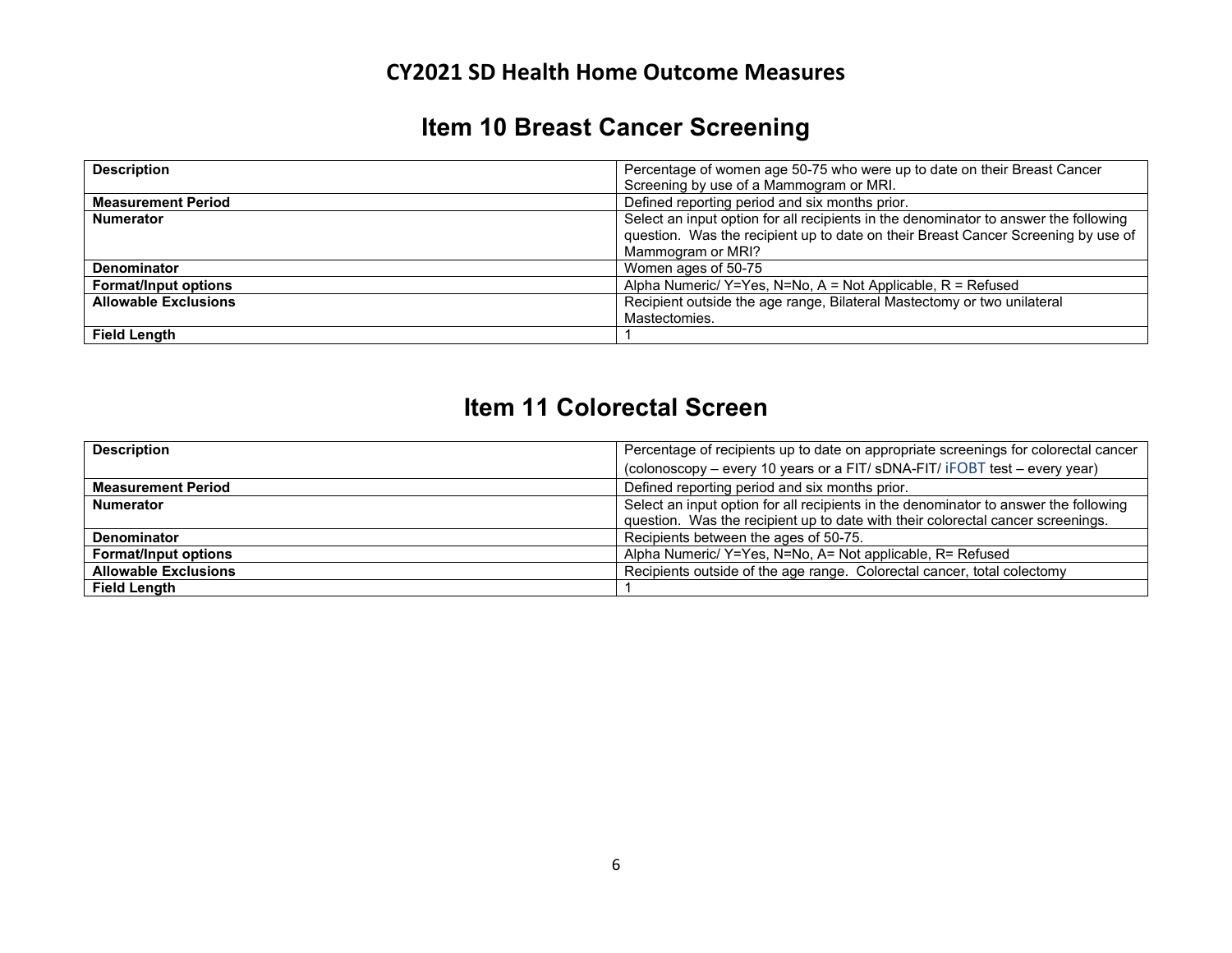# **\*Item 12 Hypertension**

| <b>Description</b>          | Percentage of recipients ages 18 to 85 who had an encounter during the last 12       |
|-----------------------------|--------------------------------------------------------------------------------------|
|                             | months. (See Item 16) who have a diagnosis of Hypertension.                          |
| <b>Measurement Period</b>   | Defined measurement period and six months prior                                      |
| <b>Numerator</b>            | Select an input option for all recipients in the denominator to answer the following |
|                             | question. Did the recipient have a diagnosis of Hypertension? (Appendix A Item       |
|                             | 29)                                                                                  |
| <b>Denominator</b>          | Recipients ages 18 to 85 who had an encounter during the last 12 months. (See        |
|                             | Item $16$ )                                                                          |
| Input options               | Alpha Numeric/Y = Yes, N = No, A=Not applicable                                      |
| <b>Allowable Exclusions</b> | Recipients outside Age range, Pregnant Women                                         |

## **Item 13 Hypertension BP Systolic Value**

(Note: if multiple blood pressure measurements are taken at a single visit, use the most recent measurement taken at that visit. The following blood pressures should not be included for the measure: patient reported BP checks, BPs taken in the following settings: Inpatient Settings, ER, other surgical or diagnostic procedures)

| <b>Description</b>          | Most recent blood pressure systolic value for recipients where a Y was indicated in<br>Item $12$ . |
|-----------------------------|----------------------------------------------------------------------------------------------------|
| <b>Measurement Period</b>   | Defined reporting period and six months prior                                                      |
| <b>Format/Input options</b> | Numeric no decimals/ 3 digits If $29 = N$ , should be 000                                          |
| <b>Allowable Exclusions</b> | <b>Pregnant Women</b>                                                                              |
| <b>Field Length</b>         |                                                                                                    |

# **Item 14 Hypertension BP Diastolic Value**

(See Note in Item 13)

| <b>Description</b>          | Most recent blood pressure diastolic value for recipients where a Y was indicated |
|-----------------------------|-----------------------------------------------------------------------------------|
|                             | in Item 12.                                                                       |
| <b>Measurement Period</b>   | Defined reporting period and six months prior                                     |
| <b>Format/Input options</b> | Numeric no decimals/ 3 digits, if 29 = N, should be 000                           |
| <b>Allowable Exclusions</b> | Pregnant Women                                                                    |
| <b>Field Length</b>         |                                                                                   |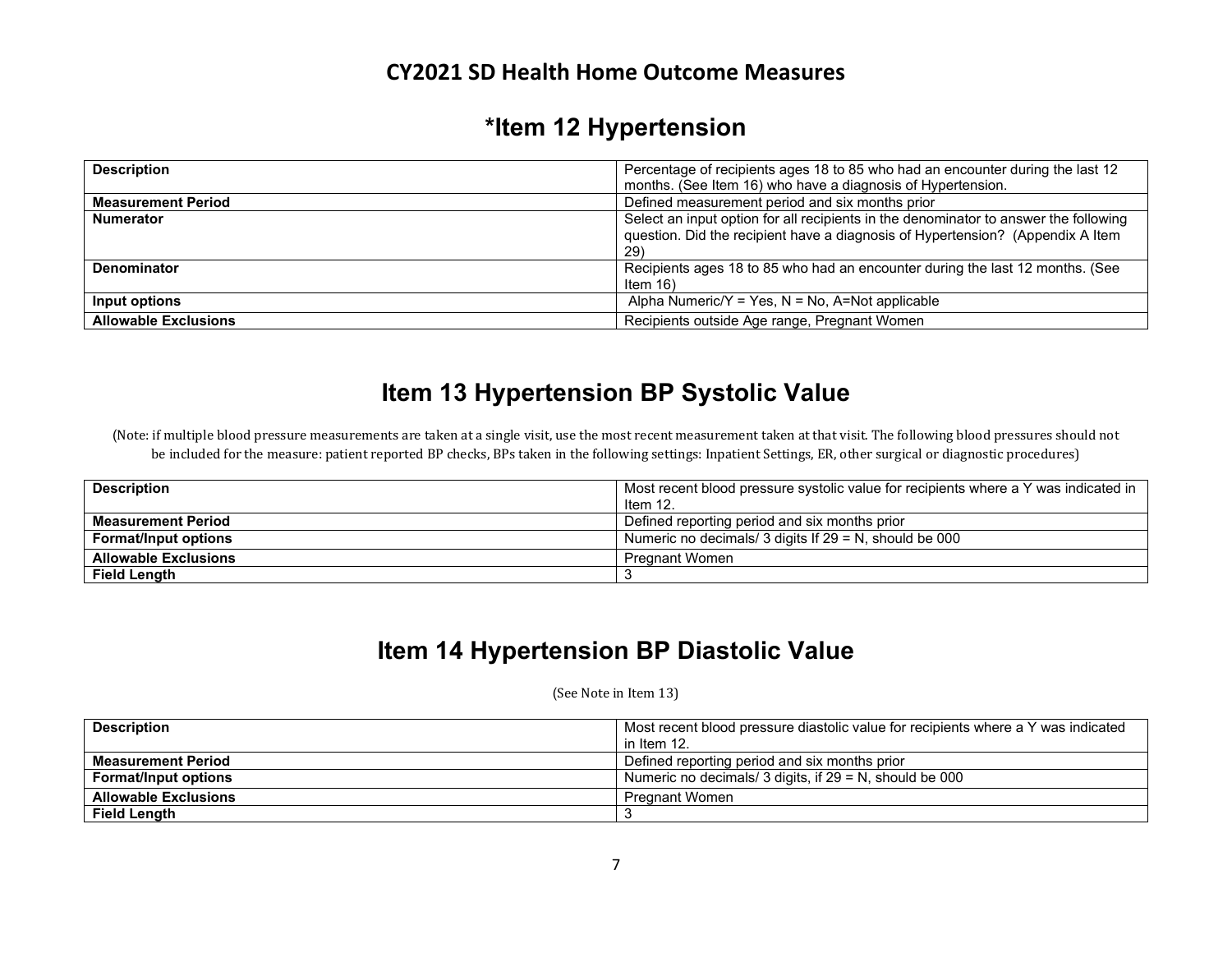# **Item 15 Care Plan**

| <b>Description</b>          | Percentage of recipients with an active care plan that has been updated at least    |
|-----------------------------|-------------------------------------------------------------------------------------|
|                             | once in the last year.                                                              |
| <b>Measurement Period</b>   | Defined reporting period and six months prior                                       |
| <b>Numerator</b>            | Select an input option to answer the question on all recipients in the denominator. |
|                             | Does the recipient have a written care plan present that includes ALL the           |
|                             | following?                                                                          |
|                             | Care team                                                                           |
|                             | Agreement of plan by participant                                                    |
|                             | Emergency plan of care                                                              |
|                             | Reviewed/creation date during the measurement period.                               |
| <b>Denominator</b>          | All recipients with at least one encounter during the past 12 months (See Item 16)  |
| Format/ Input options       | Alpha Numeric/ Y=Yes, N=No                                                          |
| <b>Allowable Exclusions</b> | None                                                                                |
| <b>Field Lenath</b>         |                                                                                     |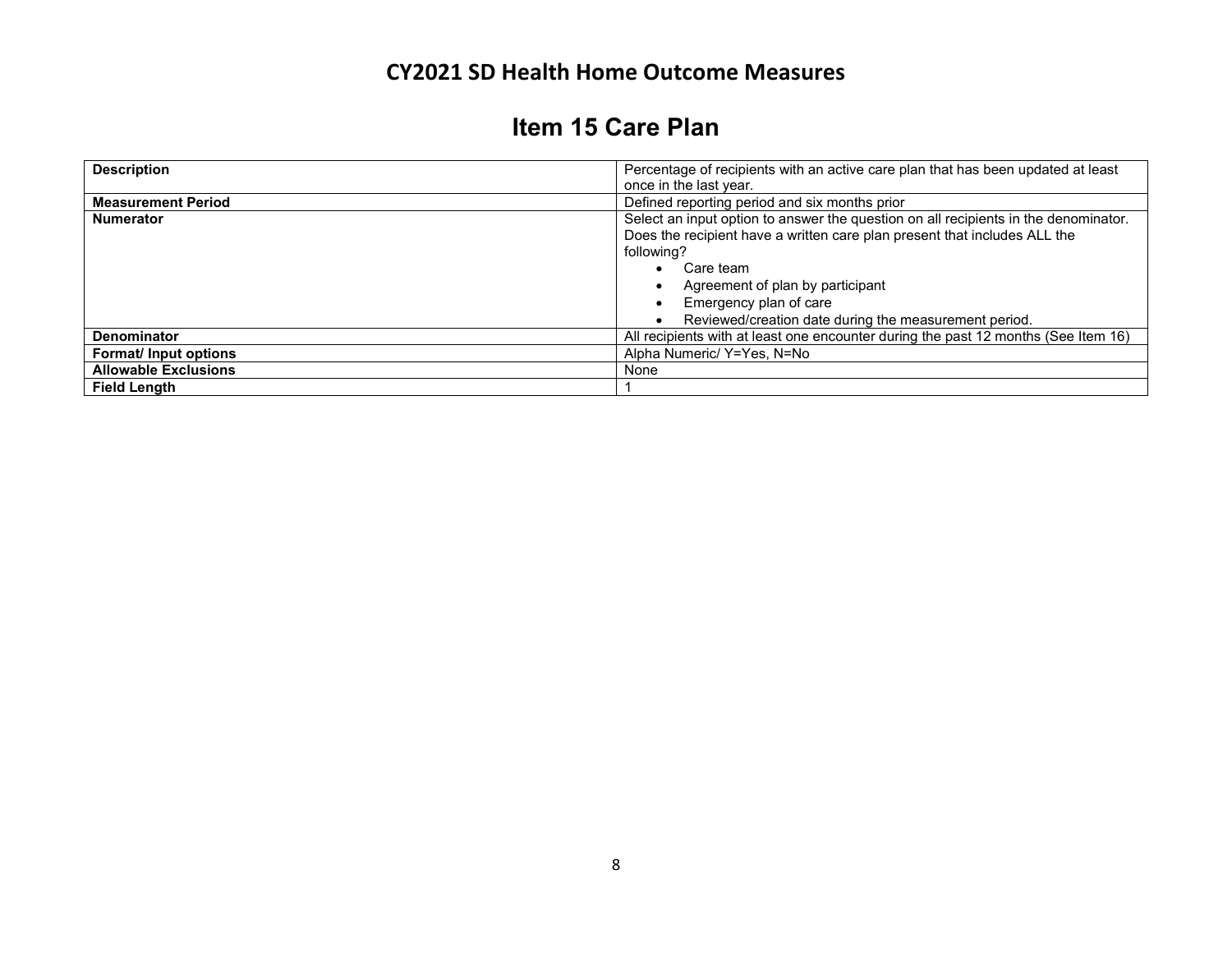## **Item 16 Face to Face Visit**

| <b>Description</b>          | Percentage of recipients who had a face-to-face visit with a provider during the last<br>12 months                                                                                                       |
|-----------------------------|----------------------------------------------------------------------------------------------------------------------------------------------------------------------------------------------------------|
| <b>Measurement Period</b>   | Defined reporting period and six months prior                                                                                                                                                            |
| <b>Numerator</b>            | Select an input option to answer the following question for each of the recipients in<br>the Denominator. Did the recipient have a face to face visit during the<br>measurement period? (See Appendix B) |
| Denominator.                | All recipients                                                                                                                                                                                           |
| Format/ Input options       | Alpha Numeric/ Y=Yes, N=No                                                                                                                                                                               |
| <b>Allowable Exclusions</b> | None                                                                                                                                                                                                     |
| <b>Field Length</b>         |                                                                                                                                                                                                          |

### **Item 17 Face to Face Visits Scheduled**

| <b>Description</b>          | How many face-to- face visits with a provider were scheduled in the measurement |
|-----------------------------|---------------------------------------------------------------------------------|
|                             | period?                                                                         |
| <b>Measurement Period</b>   | Defined reporting period and the 6 months prior                                 |
| <b>Numerator</b>            | The number of scheduled face-to-face visits with a Provider (do not include     |
|                             | cancelled appointments)                                                         |
| <b>Denominator</b>          | All recipients with $\geq 1$ encounter. (See Item 16)                           |
| Format/ Input options       | Numeric/ 4digit with no decimals                                                |
| <b>Allowable Exclusions</b> | None                                                                            |
| <b>Field Length</b>         |                                                                                 |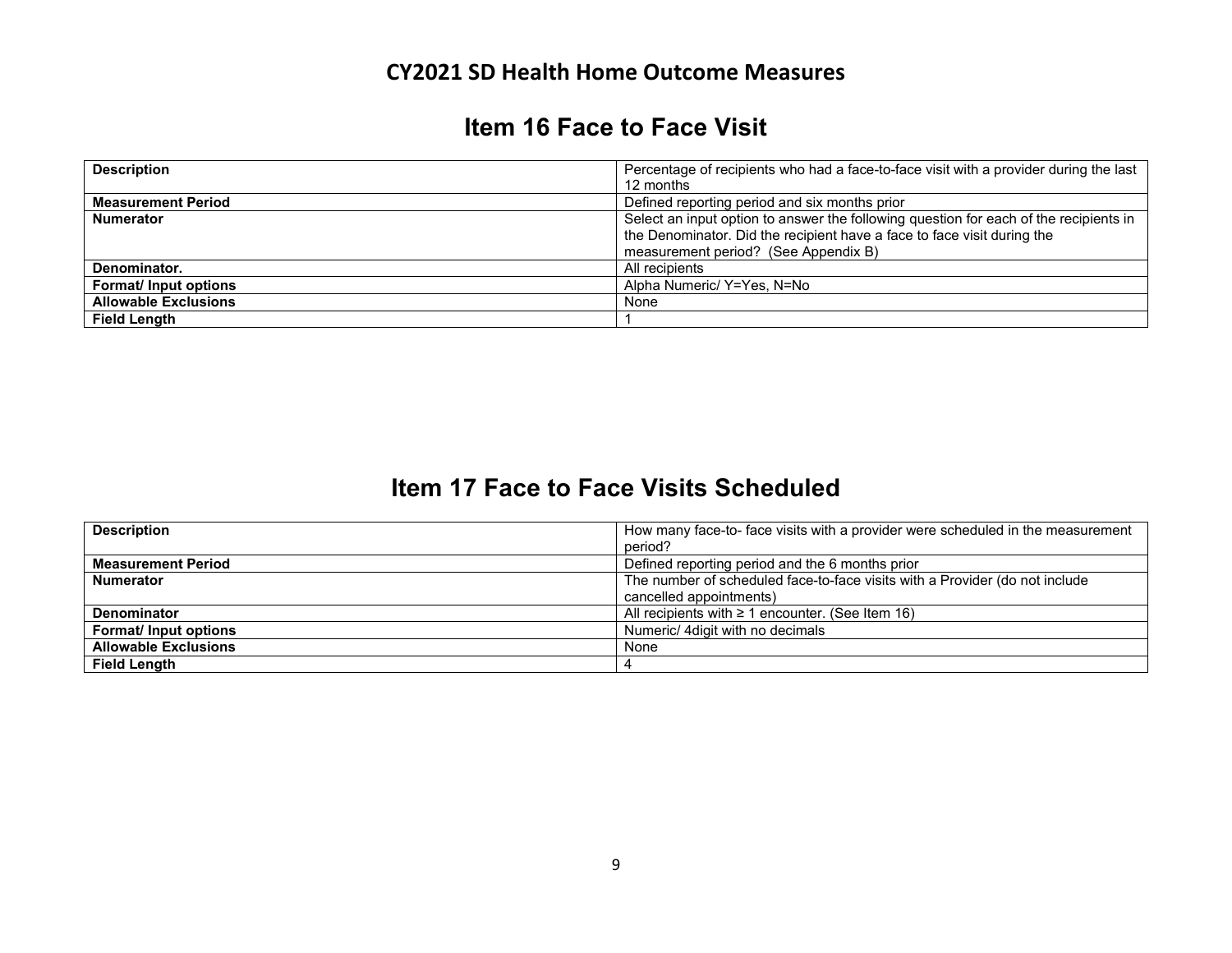### **Item 18 Face to Face Visits Missed**

| <b>Description</b>          | During the Measurement period, how many scheduled face-to-face visits with a<br>provider did the patient "no-show" (i.e. not cancelled)? |
|-----------------------------|------------------------------------------------------------------------------------------------------------------------------------------|
| <b>Measurement Period</b>   | Defined reporting period and the 6 months prior                                                                                          |
| <b>Numerator</b>            | The number of scheduled face-to-face provider visits that resulted in a "no-show"                                                        |
|                             | (i.e. not cancelled)                                                                                                                     |
| <b>Denominator</b>          | The number of scheduled face-to-face visits with a Provider (do not include                                                              |
|                             | cancelled appointments) (See Item 16)                                                                                                    |
| <b>Format/Input options</b> | Numeric/ 4 digit with no decimals, if none enter "0" NO BLANKS                                                                           |
| <b>Allowable Exclusions</b> | None                                                                                                                                     |
| <b>Field Length</b>         |                                                                                                                                          |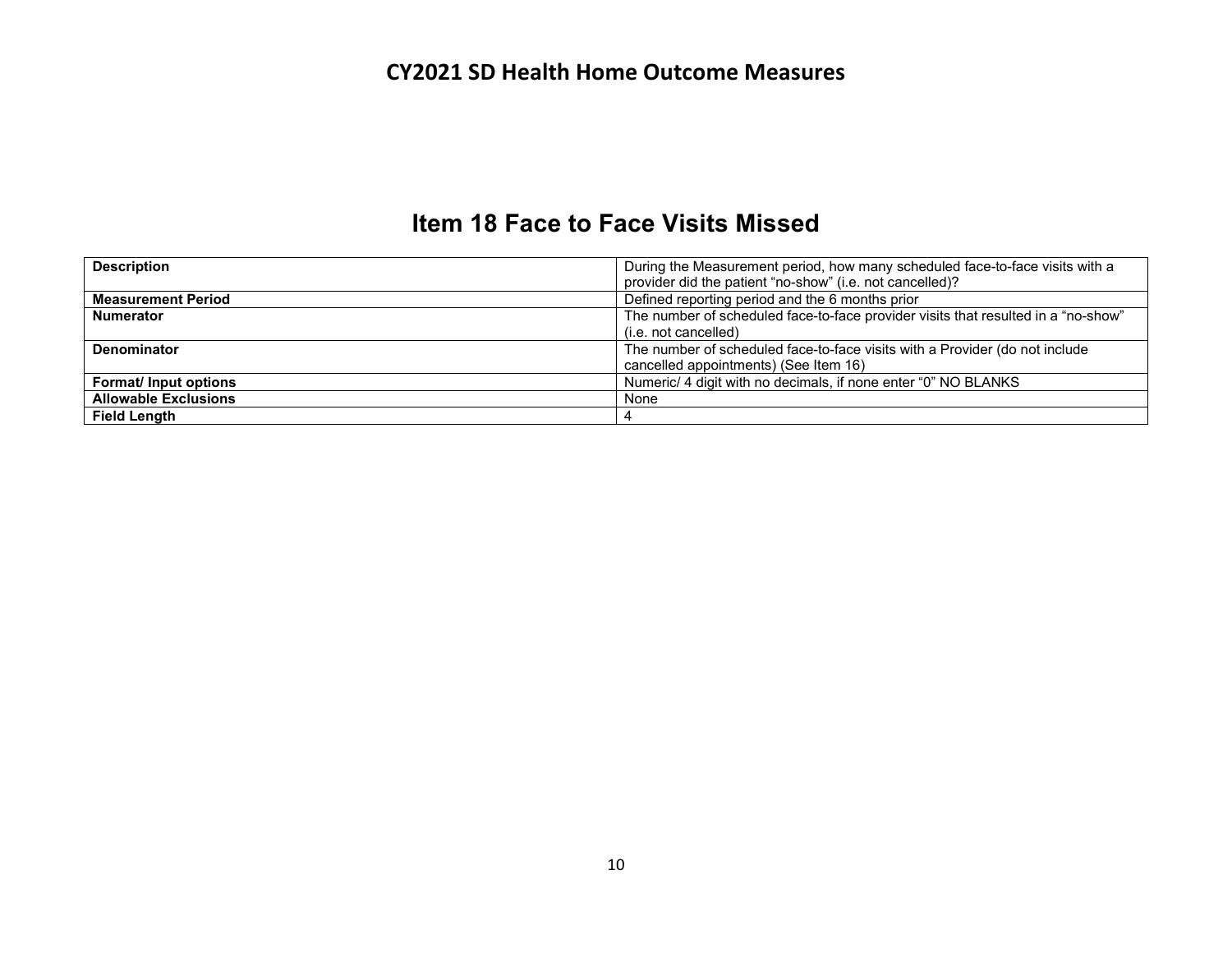# Appendix A – Diagnosis codes

# Item 12 – Hypertension

**ICD-9-CM [for use 1/1/2015 – 9/30/2015]:** 401.0, 401.10, 401.1, 401.9, 402.00, 402.01, 402.10, 402.11, 402.90, 402.91, 403.00, 403.01, 403.10, 403.11, 403.90, 403.91, 404.00, 404.01, 404.03, 404.10 404.11, 404.12, 404.13, 404.90, 404.91, 404.92, 404.93

**ICD-10-CM [for use 10/1/2015 – 12/31/9999]:** I10, I11.0, I11.9, I12.0, I12.9, I13.0, I13.10, I13.11, I13.2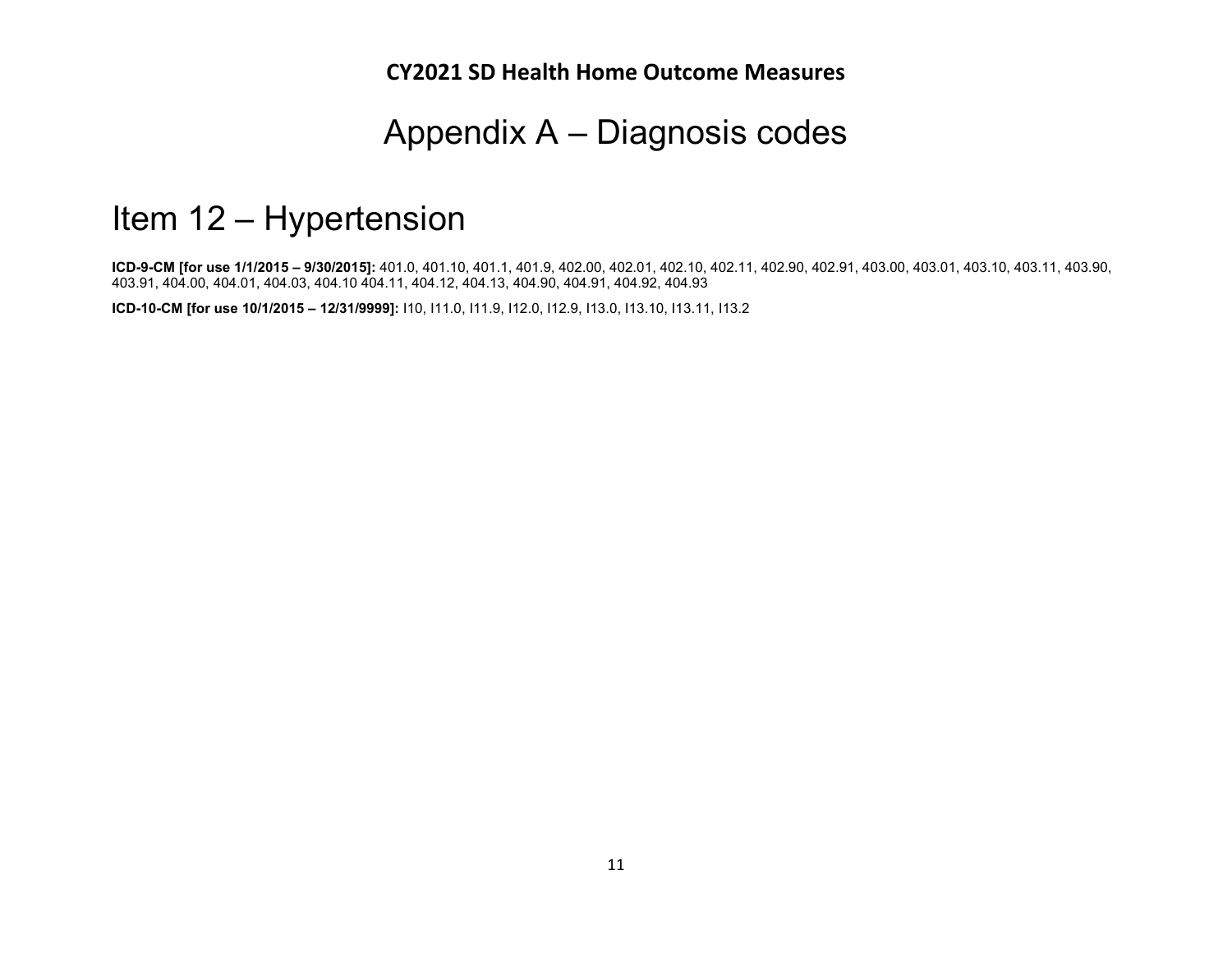# **Appendix B: patient encounter or office visit codes (use for everything but Depression)**

99201, 99202, 99203, 99204, 99205, 99211, 99212, 99213, 99214, 99215, 99217, 99218, 99219, 99220, 99221, 99222, 99223, 99231, 99232, 99233, 99238, 99239, 99281, 99282, 99283, 99284, 99285, 99291, 99304, 99305, 99306, 99307, 99308, 99309, 99310, 99315, 99316, 99318, 99324, 99325, 99326, 99327, 99328, 99334, 99335, 99336, 99337, 99341, 99342, 99343, 99344, 99345, 99347, 99348, 99349, 99350, 99455, 99456, G0402, G0438, G0439

# **Item 5 - Depression Measure –patient encounter or office visit codes.**

CPT: 90791, 90792, 90832, 90834, 90837, 90837, 90839, , 92625, , 96116, 96118, 96151, 97003, 99201, 99202, 99203, 99204, 99205, 99212, 99213, 99214, 99215 or HCPCS: G0101, G0402, G0438, G0439, G0444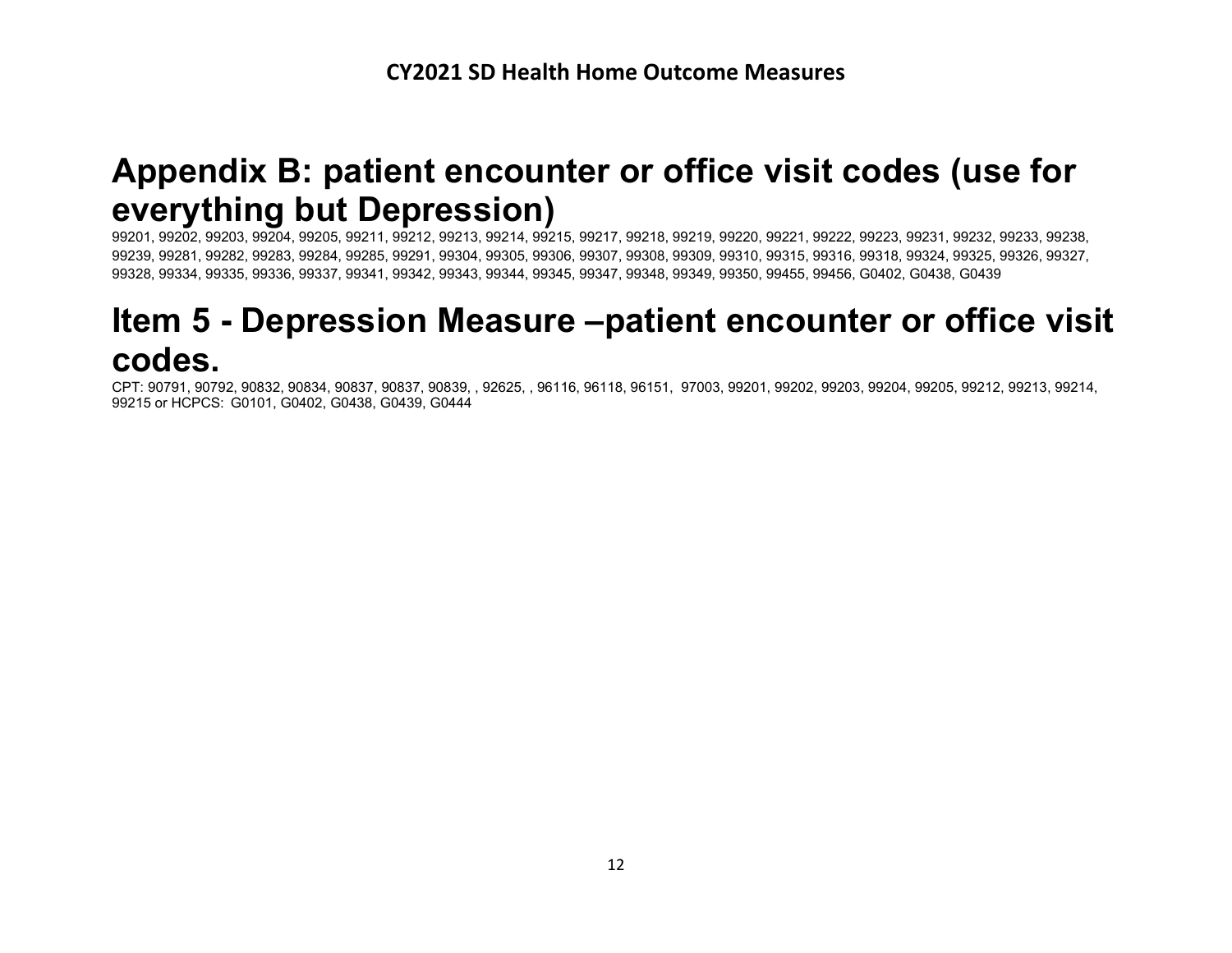# **Appendix C: Depression Screen tool Severity Assessment Criteria**

# **Adolescent Screening Tools: (ages 12 to 17): could include but are not limited to the following:**

#### • **Patient Health Questionnaire for Adolescents (PHQ-A)**

- o For adolescents, depression severity is correlated with PHQ-A scores as follows:
	- 20–27: Severe major depression
	- <sup>15–19:</sup> Moderately severe major depression
	- 10–14: Moderate major depression
	- 5–9: Indeterminate or mild depression (People with this score could have had major depression that is now improved, chronic mild depression [dysthymia], or transient mild depression. The PHQ-A cannot distinguish among these. Use clinical judgment to determine appropriate next steps.)

#### • **Beck Depression Inventory-Primary Care Version (BDI-PC)**

| Score     | Range                        |
|-----------|------------------------------|
| $0 - 9$   | No depression                |
| $10 - 18$ | Mild - Moderate Depression   |
| 19-29     | Moderate – Severe Depression |
| 30-63     | Severe Depression            |

#### • **Mood Feeling Questionnaire**

o Score of 12 or more indicates depressive disorder

#### • **Center for Epidemiologic Studies Depression Scale (CES-D)**

- o Do not score the tool if it is missing more than 4 responses.
- $\circ$  For each item, look up your response and corresponding score (0-3).<br>  $\circ$  Fill in the score for each item under the last column labeled Score.
- Fill in the score for each item under the last column labeled Score.
- o Calculate the Total Score by adding up all 20 scores.
- o A total Score of 16 or higher is considered depressed.

#### • **PRIME MD-PHQ2.**

- $\circ$  If the response is "yes" to either question, consider administering the PHQ-9 questionnaire or asking the patient more questions about possible depression.
- o If the response to both questions is "no", the screen is negative.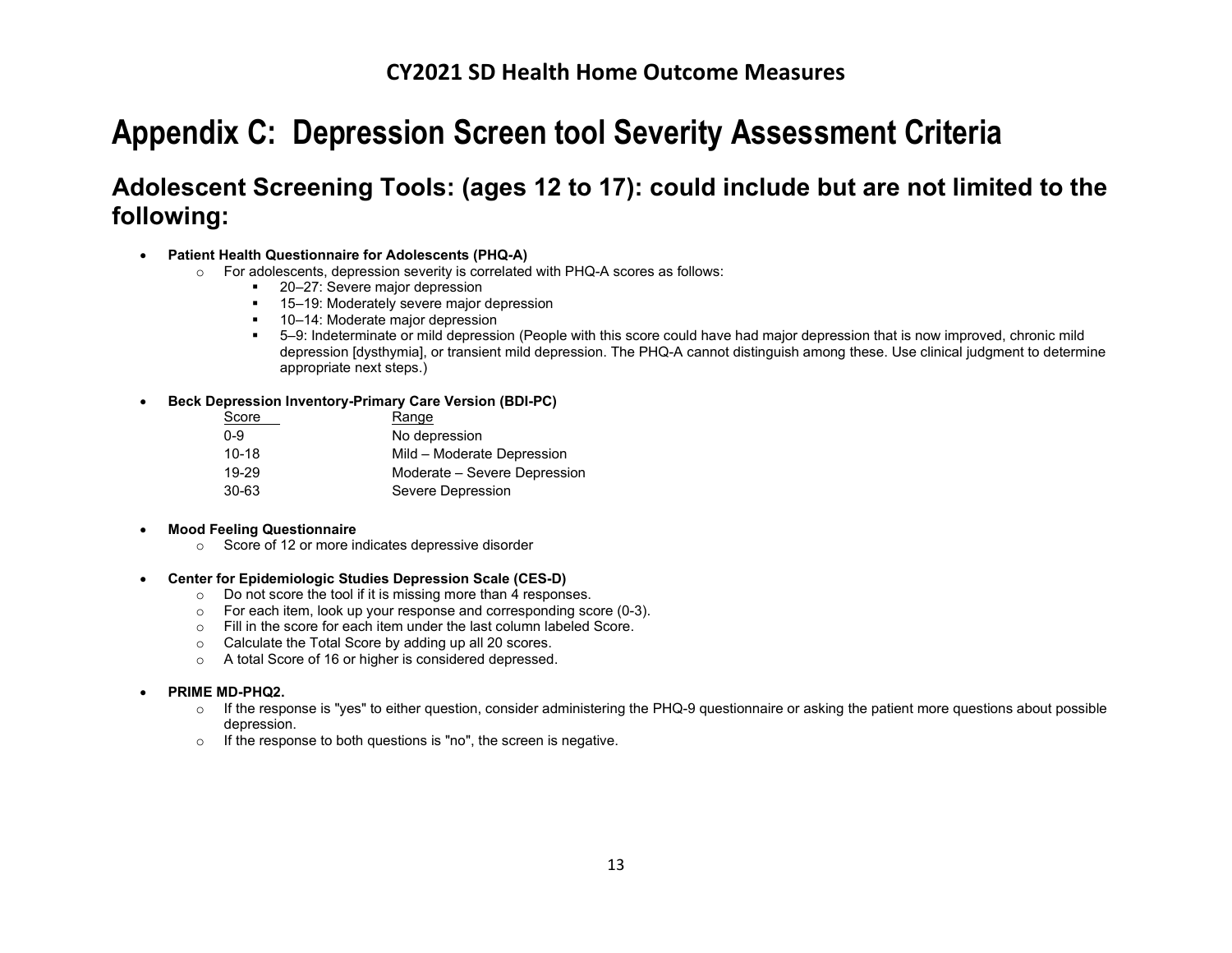### **Adult Screening Tools (age 18 and older) could include but are not limited to the following:**

#### • **Patient Health Questionnaire (PHQ9)**

- $\circ$  For adults age 18 and older, depression severity is correlated with PHQ9 scores as follows:
	- 20–27: Severe major depression
		- 15–19: Moderately severe major depression
		- 10–14: Moderate major depression
		- 5–9: Indeterminate or mild depression (People with this score could have had major depression that is now improved, chronic mild depression [dysthymia], or transient mild depression. The PHQ9 cannot distinguish among these. Use clinical judgment to determine appropriate next steps.)

#### • **Beck Depression Inventory (BDI or BDI-II)**

#### **Beck Depression Inventory – BDI I**

| Score     | Range                        |
|-----------|------------------------------|
| $0 - 9$   | No depression                |
| $10 - 18$ | Mild – Moderate Depression   |
| 19-29     | Moderate – Severe Depression |
| 30-63     | Severe Depression            |
|           |                              |

#### **Beck Depression Inventory – BDI II**

| Score     | Range    |
|-----------|----------|
| $0 - 13$  | Minimal  |
| $14 - 19$ | Mild     |
| 20-28     | Moderate |
| 29-63     | Severe   |

#### • **Center for Epidemiologic Studies Depression Scale (CES-D)**

- $\circ$  Do not score the tool if it is missing more than 4 responses. 1) For each item, look up your response and corresponding score (0-3). 2) Fill in the score for each item under the last column labeled Score. 3) Calculate the Total Score by adding up all 20 scores.
- o A total Score of 16 or higher is considered depressed.

#### • **Depression Scale (DEPS)**

- o Scores of 9-10 indicate a level of depressive syndrome
- o Scores of 11-12 indicate a level of clinical depression.

#### o **Duke Anxiety-Depression Scale (DADS)**

- $\circ$  Add the scores next to each of the blanks you checked.
- $\circ$  If your total score is 5 or greater, then your symptoms of anxiety and/or depression may be excessive.  $\frac{17}{200}$ <br> $\circ$  For exact scoring, multiply the total score by 7.143 to obtain the DUKE-AD score on a scale of
- For exact scoring, multiply the total score by 7.143 to obtain the DUKE-AD score on a scale of 0 for lowest to 100 for highest symptom level.
- $\circ$  A raw score of 5 or greater (out of a possible 14) indicates high risk for anxiety or depression.